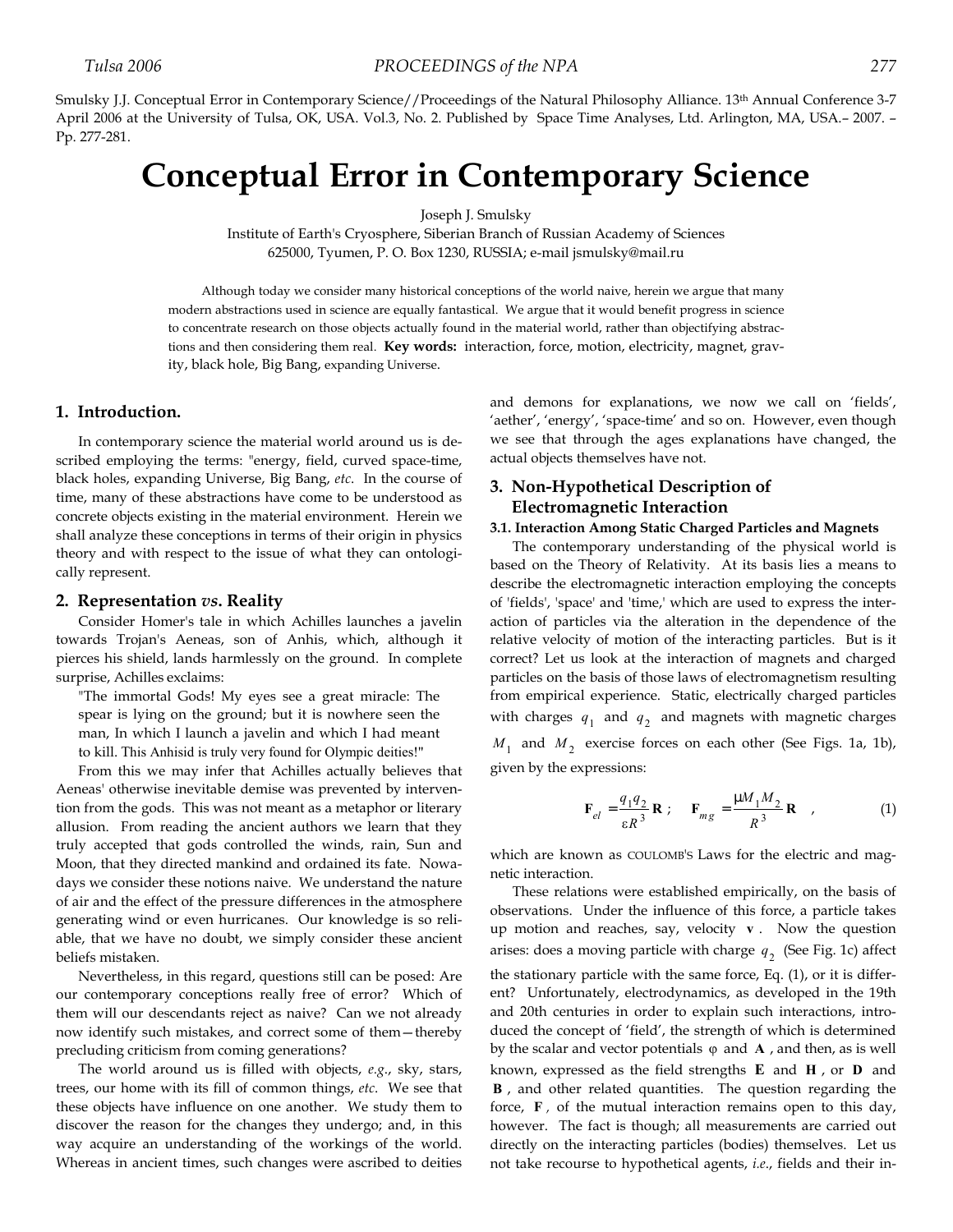tensities, rather, let us go directly to the results of measurements on the particles to determine the forces between charged bodies. Motionless bodies

Moving bodies



Figure 1. As magnets and the electrified bodies interact.



Figure 2. How shall the interaction of motionless and moving bodies be defined?

For this purpose, let us consider the interaction of a body with charge *q* and another body with magnetic charge *M* . If they are at rest (See Fig. 2a), then they exercise no force on each other, that is  $\mathbf{F} = 0$ . If, however, this electric charge  $q$  moves with respect to the magnetic charge (See Fig. 2b), it is understood that then, according to the Biot-Savart-Laplace Law, there will arise a magnetic field at the location of the magnetic charge. In that case the electric charge exercises a force  $\mathbf{F}_2$ . Ignoring the field interpretation and considering only the empirical facts: a moving charge exercises a force on a magnet according to the mentioned law:

$$
\mathbf{F}_2 = \text{Biot Savart Laplace Law} \tag{2}
$$

If, on the other hand, the magnetic charge moves with respect to the electric charge *q* (See Fig. 2c), then we call on the Faraday Induction Law, according to which an electric field is engendered at the location of the electric charge giving rise to a force **F**<sup>3</sup> . Again if we ignore the interpretation involving fields, and focus again on the empirical facts, we can say that moving magnetic charge exercises a force on an electric charge according to:

$$
\mathbf{F}_3 = \text{Faraday Induction Law} \tag{3}
$$

Thus, we have three experimental facts showing that: a static pair comprising a magnetic and electric charge do not interact, but if one moves with respect to the other, then they do interact. From this we deduce an important conclusion: electric and magnetic charge interaction depends on the velocity of the relative motion.

## **3.2 Interaction Between Moving Charged Particles**

Now let us return to the question of the interaction of electrically charged particles. If the particle carrying charge  $q<sub>2</sub>$  (See Fig. 3) is moving with velocity **v** with respect to stationary charge  $q_1$ , then their mutual interaction is determined with the three measurements mentioned above. The first component force,  $\mathbf{F}_1$ , consists of the interaction of the charged particles themselves; *i.e.*,  $\mathbf{F}_{e1}$ . Then, on account of the motion of charge  $q_2$ , at the location of charge  $q_1$  there appears an effective magnetic force  $\mathbf{F}_2$ . This is the second measurement. Since the distance from charge  $q_2$  to this apparent magnetic charge is changing, the influence on it is changing. The change in influence we consider to be due to motion of a magnetic charge located at the position of  $q_2$ . The third component force  $\mathbf{F}_3$  results from the motion of the magnetic charge on  $q_1$ .

The auxiliary forces  $\mathbf{F}_2$  and  $\mathbf{F}_3$  depend on the velocity of motion, as we already remarked, are described in terms of the Biot-Savart-Laplace Law,  $(dH = I d] \times R / R^3 c$ , and the Faraday Induction law:  $(u = -\frac{1}{c}d\Phi/dt)$ . For infinitely small sized charges distributed on coordinates that are the characteristics of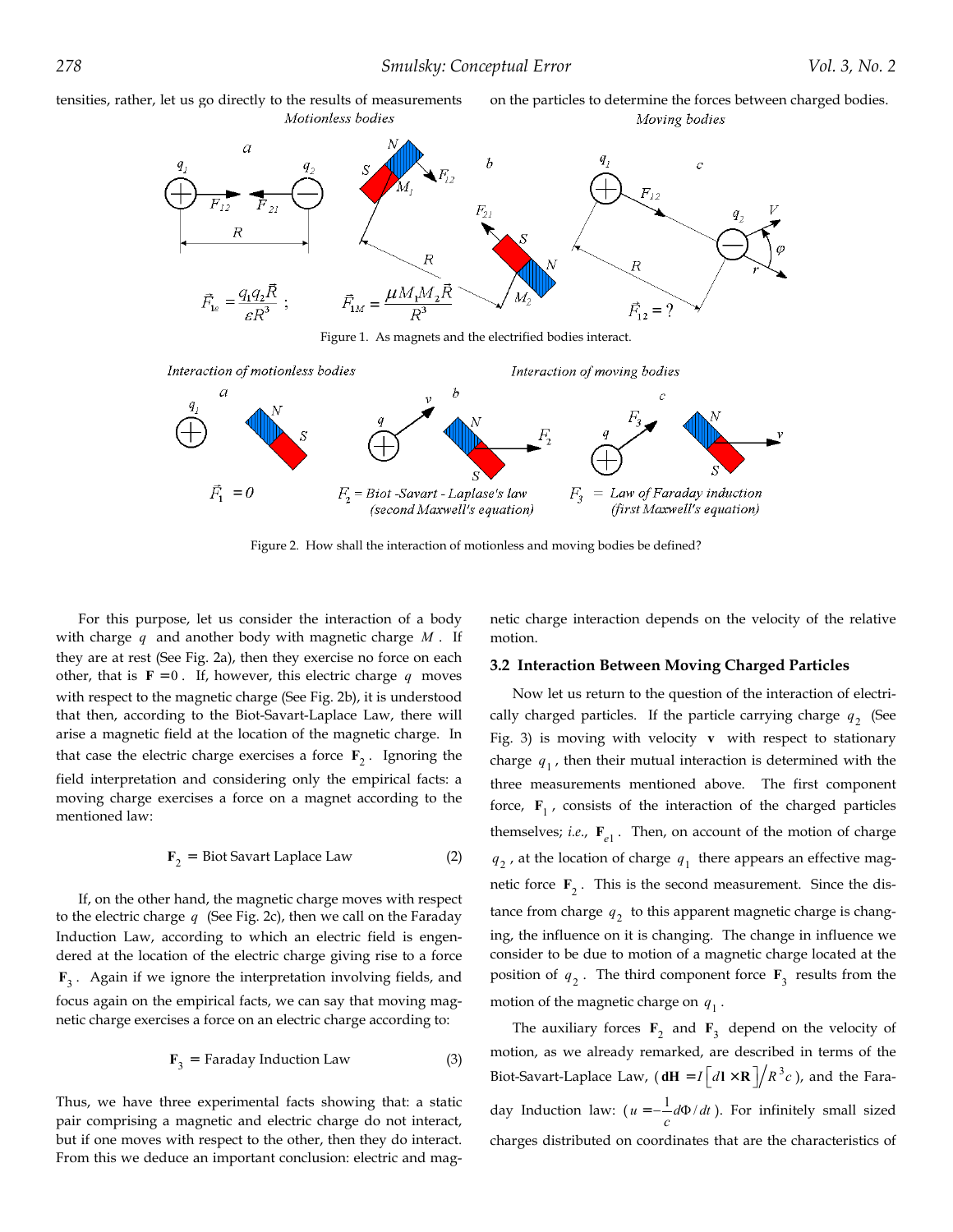the motion and are given by the second and first Maxwell equations:

$$
\vec{\nabla} \times \vec{H} = \frac{\varepsilon}{cq_1} \frac{\partial \vec{F}}{\partial t} + \frac{4\pi}{c} \rho \vec{v} \quad , \quad \nabla \times \mathbf{F} / q_1 = -\frac{\mu}{c} \partial \mathbf{H} / \partial t \; ,
$$

respectively. After eliminating **H** from them, we get a differential equation for the interaction forces of  $q<sub>2</sub>$  on stationary charge

 $q_1$  in the form:



Figure 3. How the forces between moving bodies are defined.

The solution of Eq. (4) gives the following expression for the force

$$
\vec{F} = \frac{k\left(\mathbf{I} - \beta^2\right)\vec{R}}{\left\{R^2 - \left[\vec{\beta} \times \vec{R}\right]\right\}^{3/2}}
$$
\n(5)

where  $k = k_e = q_1 q_1 / \varepsilon$  and  $\vec{\beta} = \vec{v}/c_1$ .

This force law describes all electromagnetic interaction. And as we see, this force depends on the velocity of motion. If the velocity of motion tends to the speed of light, *i.e.*,  $(\beta \rightarrow 1)$ , then this force tends to zero. Naturally, motion of charges does not lead, as it does in the Theory of Relativity, to a change in space, time or mass. These presumptions from the Theory of Relativity, we conclude, are erroneous and should be rejected.

# **4. Errors in the Basis of General Relativity Theory**

Towards the end of the 19th century, physics explained natural phenomena in terms of an aether and fields. It was assumed that light waves propagated through the aether. The smallest particles of matter were considered to be composed of aether. Electric charges and magnets engender around themselves corresponding fields that were taken to affect other bodies. Then the idea that gravitational interaction could also be attributed to a field was found alluring. If adapted, this idea would render all natural interactions of the same type, all expressible in terms of fields. Thus it would be possible to construct a single unified theory of the Universe.

This notion deserves consideration. Theoretical physicists take their task to be to find such representations of the natural world for describing the behavior of the objects found in it. However, for others, these explicatory theories become something more than just representations, they are taken to be a portrayal of the world as it exists. That is, they begin to see the Universe as actually comprised of such conceptions or imaginings derived from mental activities. Ontological substances are ascribed to these imaginings, and are promulgated so that following generations think of them as actual material objects in the world. Thus, aether and fields, for example, really are only conceptions to help explain Nature. They are just hypothetical objects, not real objects.

Let us return to gravity. In the Special Theory of Relativity the interaction of particles with each other is explained in terms of changes in their space-time relationships. In connection with these notions certain logical problems arose, in so far as for the explanation of gravitational interaction there was no need for space-time alterations. But the desire to create a unified theory or conception of the world was so strong that a finite velocity, equal to that of light, for gravitational interaction was posited. A description of gravitational interaction of bodies in motion was found in analogy to that for the electromagnetic interaction. Furthermore, this description was formulated in terms of generalized curved, four-dimensional coordinates. Thus, there arose in the General Relativity Theory (GRT) a new type of formulation completely rendered on the basis of mathematical notions. These imagined constructions for GRT do not resemble any object in the material world. Therefore for humans this science is irreconcilable with the everyday material world. Many of its conceptions cannot be associated with objects in the material world; and, it is replete with logical contradictions. In fact, I doubt, that

 $\left(\rho \vec{v}\right)$  + grad  $\rho$ 

 $\left(\frac{1}{2} \frac{\partial (\rho \vec{v})}{\partial t} + \text{grad } \rho \right)$ 

 $\vec{v}$ 

 $\vec{F} - \frac{1}{r^2} \frac{\partial^2 \vec{F}}{\partial x^2} = \frac{4\pi q_1}{r^2} \left[ \frac{1}{r^2} \frac{\partial (\rho \vec{v})}{\partial x^2} + \text{grad } \rho \right]$ , (4)

L  $\Delta \vec{F} - \frac{1}{c_1^2} \frac{\partial^2 \vec{F}}{\partial t^2} = \frac{4\pi q_1}{\varepsilon} \left[ \frac{1}{c_1^2} \frac{\partial (\rho \vec{v})}{\partial t} + \text{grad } \rho \right]$ 1

*c*

where  $c_1 = c / \sqrt{\mu \varepsilon}$ , the velocity of light in the considered me-

 $\int_1^2 \partial t^2$   $\varepsilon \left[ c_1^2 \partial t \right]$ 

*q*

dium, and  $\rho$  is the charge density for which  $q_2 = \int_V \rho dV$ .

2 2

*t F*

*c*

」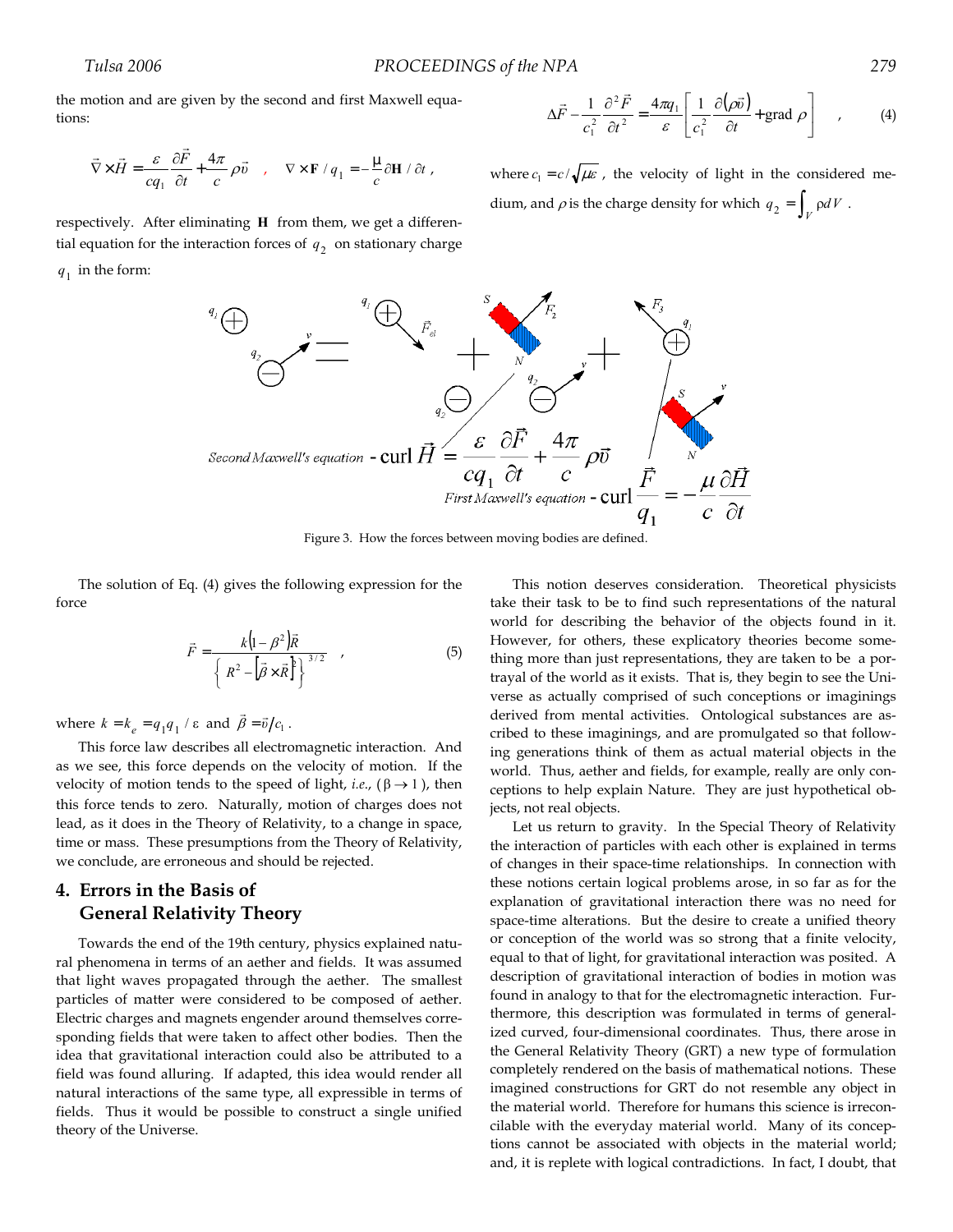the number of such contradictions could be greater, were GRT constructed, as was electrodynamics and gravity by the ancients, by simply attributing it to machinations of the gods.

If the concepts for GRT are converted to 3-space coordinates, then the force of gravitational interaction is described by a differential equation, Eq. (4), for which a solution can be written as Eq. (5), where the mass of the static body -  $m_1 = q_1 / \varepsilon$ ;  $\rho$  is the mass density of the mobile body  $m_2$ ,  $k = k_g = -Gm_1m_2$ , and *G* is the gravitational constant. But here again, there is no reason to assume that the speed of gravity must equal the speed of light.

One considers that the empirical justification for GRT consists of three phenomena: the precession of the perihelion of Mercury, the deflection of light grazing a massive body and its change in frequency moving toward or away from a massive body. I think an unshakeable law should obtain: **unfounded assertions deserve no scrutiny.** The only 'basis' for GRT is the desire to create a unified field theory; although Nature does not cater to the desires of mortals.

Let us in this instance ignore our rule and reexamine this 'desire.' Support for GRT is taken to be the 'fact' that the velocity of gravitational interaction equals the speed of light. This idea arose virtually at the moment of the formation of Newton's theory of gravity, and has been tested repeatedly since then. Ever more exact solutions and deeper analysis of additional technicalities failed to confirm this assertion. For example, when accurate account was taken of the gravitational interaction of the Moon with the Earth in 1787 by Laplace, he came to the conclusion, that if the speed of gravity is finite at all, then it is at least 100 million times greater than that of light.

Evidently, and I have examined all chains of evidence for GRT coming to this conclusion, none of these chains has a valid foundation. This analysis is presented in my works [1-6], all of which are publicly available.

# **5. Conceptions About the Macro-World**

Thus, just as for Special Relativity, the foundations of GRT are incorrect and should be rejected. Let us examine a few of them.

Gravitational waves Mathematically, waves result from the wave equation

$$
\nabla \mathbf{F} - \frac{1}{c_1^2} \partial^2 \mathbf{F} / \partial t^2 = 0 \quad ,
$$

which is in fact Eq. (4) when its right side equals null. If the speed of light  $c_1 \rightarrow \infty$ , then the wave equation does not arise. The force law Eq. (5) for the case in which  $c_1 \rightarrow \infty$  and  $k = k_g$ becomes the gravitational equation of NEWTON. Since evidence does not support a contrary assumption, we must take  $c_1 \rightarrow \infty$ , and then the arguments for the existence of gravitational waves collapse. Researchers, having invested now nearly a half of a century in efforts to discover gravitational waves, might be well advised to study our arguments, and then rethink what appears to be efforts to uncover the nonexistent.

Closed and open Universe, spatial "wormholes", transition through zero-hyperspace *etc*. These imagined constructions are the products of GRT. As noted above, GRT is based on two propositions: 1) the speed of gravity equals the speed of light, and 2) the gravitational interaction is to be described using four dimensional curved coordinates systems. The identification of curved coordinates with ontological objects has lead to these imagined constructions, which, we note, cannot be deduced from three dimensional Cartesian coordinates.

Thus, from this view point, 'wormholes' and null hyper spaces do not exist in the real world. They should be purged from Physics and forgotten. Their existence for public culture is pregnant with psychological pathologies and trauma.

'Black holes' are an illogical construction from GRT. The essence of their formulation consists in the following notions. In order for an object to escape completely from the gravity of the Earth, its velocity according to Newton's law of gravity must be at least 11.2 km/sec, likewise to escape from the Sun, it would have to be 500 km/sec. Thus, it is imaginable that there is a massive body for which the escape velocity equals the speed of light: 300000 km/sec. Such an object is called a 'black hole'. Presumably light from such an object could not escape to be seen by a distant observer, so that it would not appear at all and be perceived as a 'black hole'.

This conception was developed within the framework of GRT, but contains a logical error. As the velocity of an object approaches that of light, its interaction with other charges tends to vanish (in the terms of theory of relativity, its mass becomes infinite). Thus, an object moving at an escape velocity equal to the speed of light would not be in interaction with a massive object and would escape without resistance. In other words, within GRT, 'black holes' are impossible, and should they be discovered in fact, that would be actually substantiation for Newton's theory of gravity.

Once again, a basis for 'black holes' does not exist. Astrophysicists occupied with the search for evidence of their existence might be well advised to devote their efforts to the study of the real properties of newly discovered astronomical objects.

The expanding Universe and 'Big Bang'. The further away an object, for example a galaxy from the Earth, the lower the spectrum of light it emits. One says that it was "red shifted" in proportion to its distance from the observer. It is well know that by cause of motion of a source, its light is modified according Doppler's formula. If the source recedes from the observer, there is a corresponding red shift. With this fact as basis, the red shift of distant galaxies is explained as resulting from being at the center of an expanding Universe such that everything is moving away from the Earth. This is the basis of the claim that the Universe is expanding, which logically, then, must have originated as an explosion at some time from a point; *i.e*., there was a 'Big Bang'.

From these considerations we see that these notions do not flow directly from GRT. However, thanks to the complexifying methods of GRT, knowledge of the Universe in the form of advanced hypotheses and their consequent explanations, such paradoxical constructions became acceptable.

An expanding Universe and a 'Big Bang' violate much understanding mankind has acquired of the Universe. Let us focus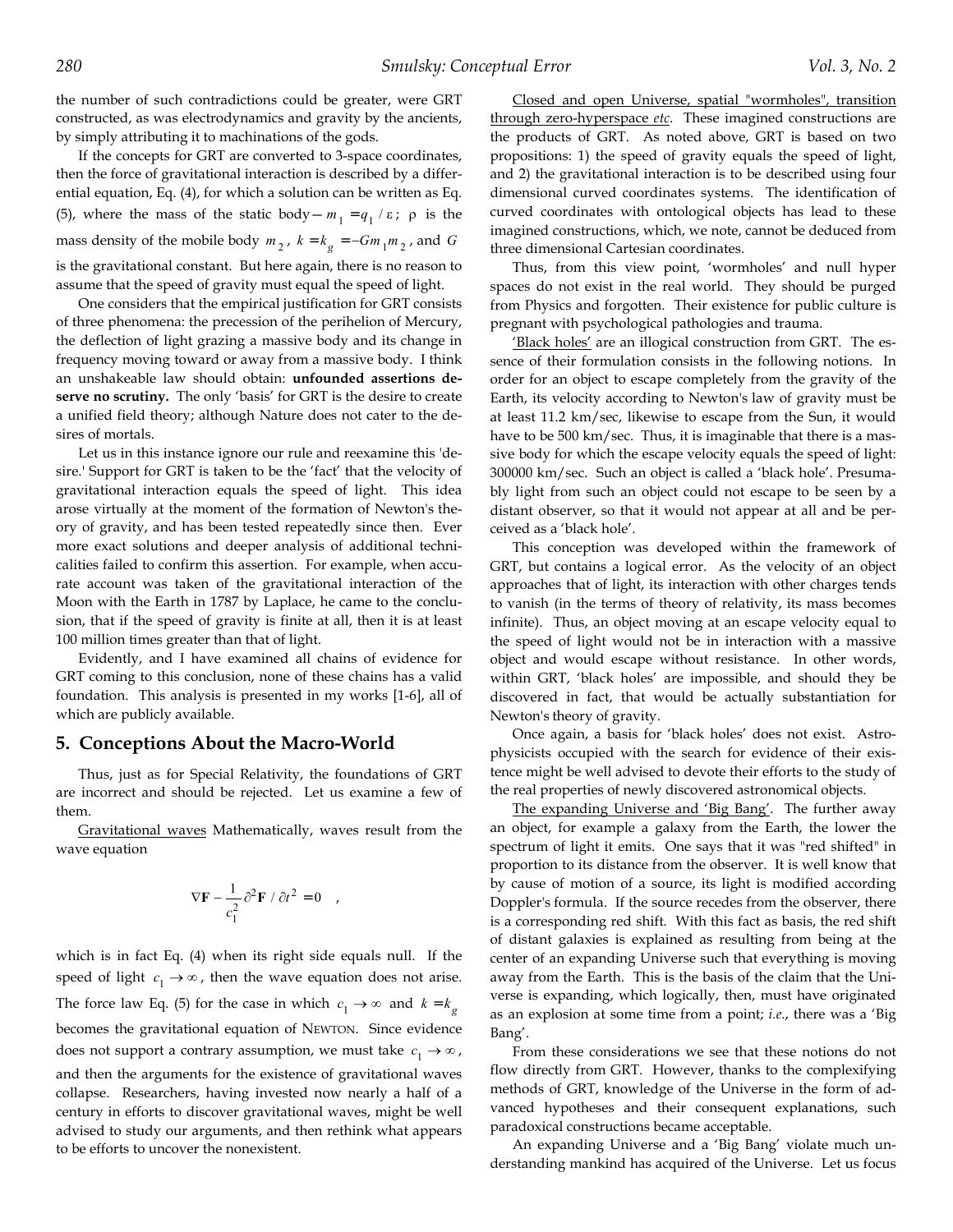$$
E = \Pi + T = \text{const.} \tag{6}
$$

When bodies move apart, their potential energy increases, and as their relative velocity diminishes, their kinetic energy decreases in accord with Eq. (6). This law, known as the 'conservation of energy', is one of the basic ideas of our civilization; it governs celestial mechanics, astrodynamics and many other fundamental sciences.

According to the interpretation of red shifts by Doppler's Law, the recession velocity of distant objects increases with distance. Thus, galaxies distributed at great distances have greater kinetic and potential energies, that is, their total energy increases with their distance from the Earth. This implies that an expanding Universe is one for which its total mechanical energy is continuously increasing.

If scientists were not befuddled with the paradoxical Theory of Relativity, they would surely come to a different conclusion, namely: because an increase in total energy for a closed system is not possible, the observed red shift of light from distant galaxies cannot be explained by the Doppler effect. This would have occurred some 70-80 years ago and in the interim another explanation would have been found.

## **6. The Central Error of Contemporary Science**

Constructing fantasies instead of studying nature is the central error of contemporary science. Thus, we maintain, the notions of an expanding Universe and a Big Bang are erroneous concoctions in a contemporary science. Herein we considered objects concocted within the framework of the Theory of Relativity. However, in addition to relativity these same tendencies arose in Quantum Mechanics, the theory of the nucleus, the theory of elementary particles, and in contemporary astrophysics. In these sciences too many imaginary concoctions have been introduced which are often seen as ontological objects in the material world. These concoctions are used to explain both micro and macro nature; but, they exist only in the human imagination.

I think, and many agree with me, that the explanations current at the time of HOMER are more attractive. ZUES, GERA, POISIDON, HEFEST and other gods are more appealing than aether, field, space-time, Big Bang, charmed quarks, *etc*. The gods we can fathom, in so far as they were created for mankind's convenience. The constructions of modern science, however, are clothed too often in illogical structure. So as not to shock our progeny with our naiveté, let's quickly divest our science of fantastical concoctions.

# **Acknowledgment**

An earlier version of this paper, entitled "The Main Mistakes Of Modern Science," was read at the VIII International Conference on "Space, Time and Gravity" (29 August 2004, Saint Petersburg, Russia). A.F. Kracklauer translated this version into English and, I am most grateful for his assistance.

I also thank a referee for careful analysis and helpful comments.

## **References**

- [1] J.J. Smulsky, **The Theory of Interaction** (Novosibirsk: Publishing house of Novosibirsk University, Scientific Publishing Center of United Institute of Geology and Geophysics Siberian Branch of Russian Academy of Sciences, 1999 –293 p.) (In Russian).
- [2] J.J. Smulsky, The Theory of Interaction . Ekaterinburg, Russia: Publishing house "Cultural Information Bank". – 2004, – 304 p. (In English).
- [3] Smulsky, J.J. The New Approach and Superluminal Particle Production, Physics Essays. 1994. - Vol. 7. - No. 2. - P. 153 - 166.
- [4] Smulsky J.J. The new Fundamental Trajectories: part 1 Hyperbolic/Elliptic trajectories//Galilean Electrodynamics. Vol. 13, No. 2, 2002, pp. 23-28.
- [5] Smulsky J.J. The new Fundamental Trajectories: part 2 Parabolic/Elliptic trajectories//Galilean Electrodynamics. Vol. 13, No. 3, 2002, pp. 47-51.
- [6] <http://www.smul1.newmail.ru/>.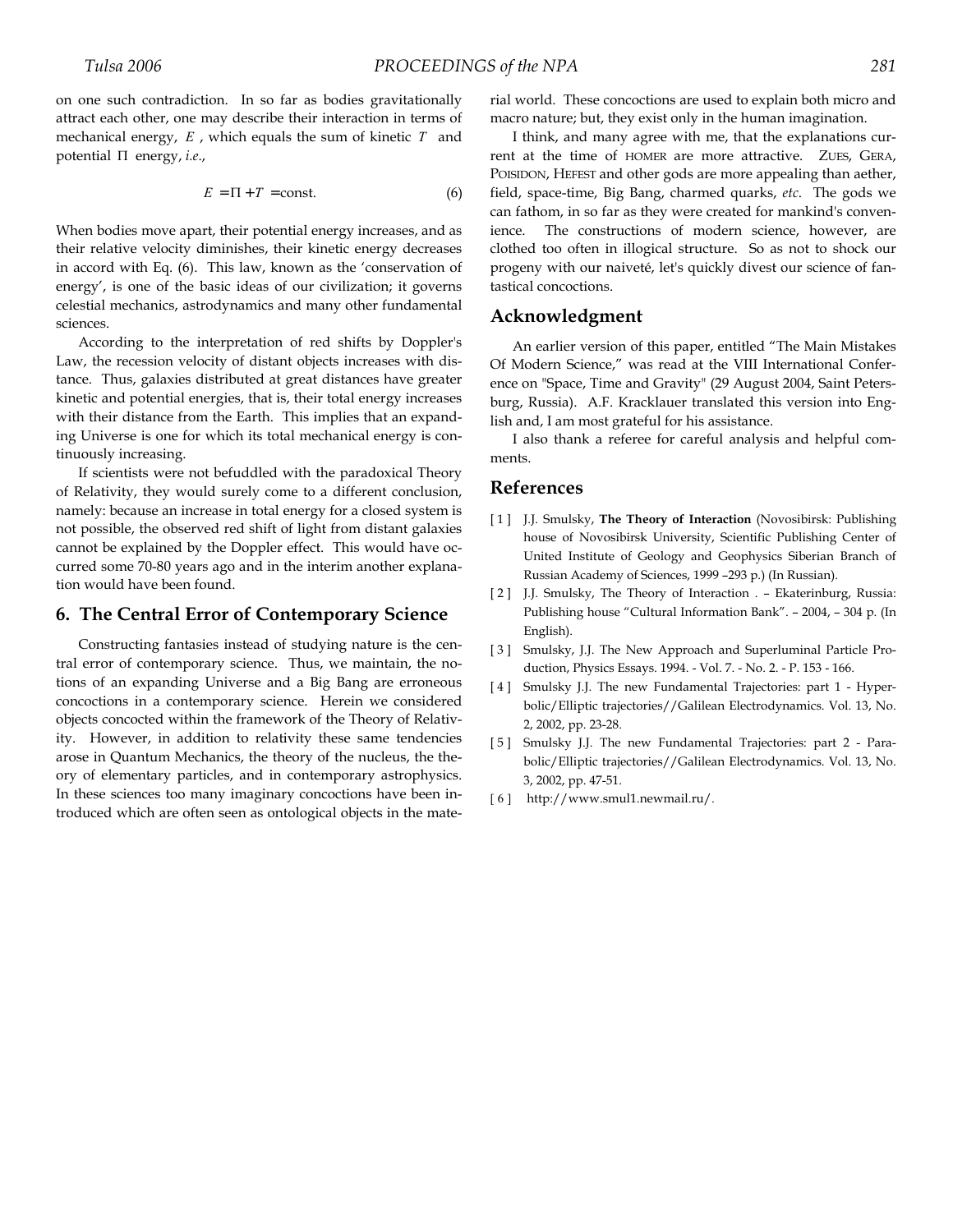### **Appendix**

This Appendix had not been published.

#### **Review comments**

## *Some true statements*

 The author rightfully puts forward several criticisms against flawed theories and some true statements. For instance: Item 2: Explanations and understanding of the world constantly

change, but the world practically remains changeless.

Item 4: There is a contradiction between special and general relativity.

Item 5: There is no change of space, time, and mass due to motion of charged bodies.

"Wormholes" are imaginations.

Item 5: The Big Bang contradicts much of our knowledge. The Doppler effect does not explain the reddening of

light.

Energy conservation is true and important.

# *Several shortcomings*

The paper has several shortcomings, however.

 The Abstract presents a too generalized attack. Not all conceptions of previous civilizations are erroneous. Physics has certainly had some splendid scientific successes $1$  ( $1$  –author's comment on this topic follows below).

 The paper offers no essential arguments to reject the theories in question<sup>2</sup>. I feel the author makes unjustified attacks on good successful theoretical concepts and experimental evidence in his attempt to criticize flawed theories.

Some examples:

 Item 1: Does the last sentence on page 1 (after Eq. (1)) mean TR the field concept is not used in what follows? Fields are a very successful physical concept. What could be offered and what would the author offer in their place<sup>3</sup>?

Item 4: Even if they are also results of GTR, Mercury perihelion precession, deviation of light and a change of its frequency when passing near a gravitating body should be accepted as established facts<sup>4</sup>.

The basis for gravitational waves does not necessarily depend on the failure of their detection. Gravitational interactions may prove to be much too weak and to vary too slowly in order to exhibit wave behavior detectable with our present means<sup>5</sup>. The discussion of gravitational waves should start with a specification of what is expected to propagate at all. Like the bending of light beams passing strong gravitational fields<sup>6</sup>, the existence of gravitation waves would not establish GRT as a true physical theory.

 The propagation velocity of gravitation (if it ever can be measured) is still an open issue. It cannot be used for or against  $GRT^7$ .

Some of the laws mentioned do not hold in general.

The Biot-Savart force formula works only for a closed current loop.

The Faraday induction formula is not as fundamental as is generally believed. The true cause of induction is the changing vector potential. The magnetic field flux does not give rise to induction. There is no magnetic field at the site of conduction electrons outside a closed iron core as in transformer induction<sup>8</sup>.

Item 3, Eq. (5) Is this really the law for all(?) electromagnetic interactions? For instance, individual currents seem not to be included $9$ .

#### **Editor's comment**

 My own feeling as your editor is TR the paper is way too ambitious for its small size. It attacks so much, but so briefly, that people who believe in the standard line could not possibly be swayed. On the other hand, it is way too long to serve as a succinct position statement for people who mistrust the standard  $line<sup>10</sup>$ .

## **Author's reply**

1. The achievements of science are not rejected in the Abstract. Only it is offered to look, which the modern scientific conceptions may be erroneous.

2. When I read the criticism of the Theory of Relativity (TR) of other authors, I also think, that their arguments are no essential. The reason consists in that the incorrect conceptions contradict the reality by many ways. And each of contradictions indicates against this conception. In my opinion, the main argument is that, from which all others will follow. I think, for 38 years analyzing of TR I have found such arguments and have presented in this paper.

3. Instead of the field as object of world around, nothing it is offered. This object in the world does not exist. People have constructed it. How now with the field explain the interactions, for example, of the Earth on the falling stone? It is spoken: the Earth creates field, and the field acts on a stone. But if we shall recollect, that the people have constructed the field for the description of function  $f(x, y, z)$ , which is distributed in system of coordinates *xyz* (it is spoken: the field of function) we may safely reject it.. Therefore we have that is. The Earth acts on a stone. It transmits movement for it, i.e. acceleration. Thus, the mechanical action of one body on another consists in the transmitting of acceleration to it.

The explanation of the phenomena without the field, as the intermediate carrier of action, becomes considerably simpler. It is necessary only to remember the interactions in the plasma where it is necessary to introduce new concepts, as for example, a "frozen" magnetic field. The explanation of the phenomena in plasma or in the solar atmosphere on the basis of direct interaction of one parts of substance on others becomes understandable and consistent explanation.

4. The listed three statements of GTR are put forward by its supporters as the experimental facts. However they are not those, as many researchers, who analyzed them, have proved. As a result of my analysis I also have received this conclusion [1] - [3]. For example, the correct relativistic effect of Mercury perihelion